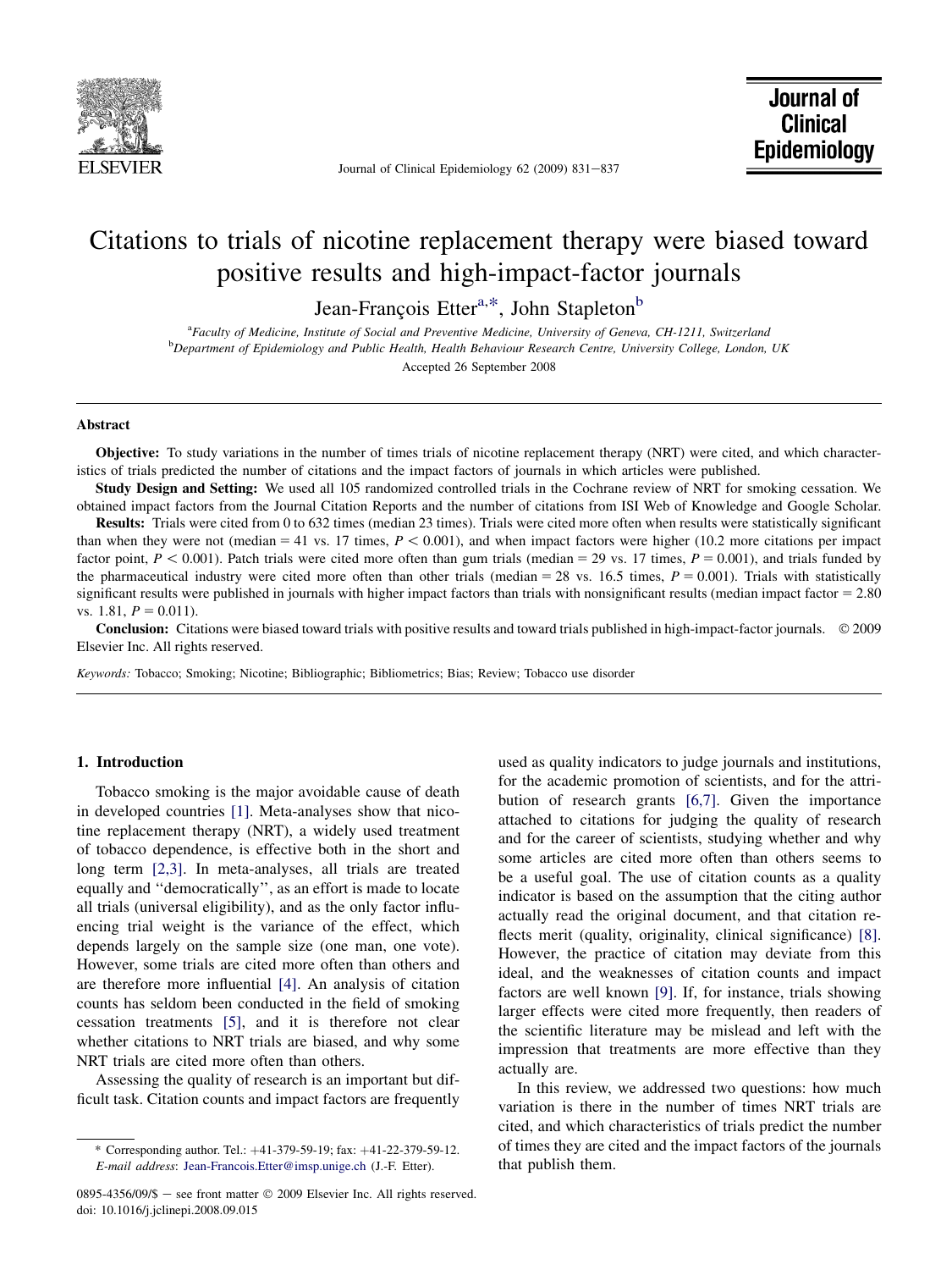# What is new?

# Key findings

- Articles reporting nicotine replacement therapy trials for smoking cessation were more often cited when results were positive and when published in high-impact journals, rather than when the trial was large.
- What this adds to what was known: This study adds to the relatively small body of empirical research on this topic, and indicates a severe weakness in citation counts as a measure of the quality of research in the field of tobacco dependence.

# 2. Methods

## 2.1. Reviewed studies

We considered the 105 randomized, controlled trials (RCTs) of the effect of NRT vs. placebo or a no-treatment control included in the Cochrane review [\[2\]](#page-5-0). For each trial, we extracted the following information from the Cochrane review: odds ratio for smoking abstinence with 95% confidence interval (coded by us as statistically significant vs. not significant), sample size, amount of behavioral support (high or low), type of product: patch, gum, or newer products (tablet, lozenge, inhaler, nasal spray), and year of publication. Smoking abstinence was defined by the authors of the Cochrane review using the strictest criteria available in each study. When biochemical validation was conducted, only subjects with biochemically confirmed abstinence were considered successful. Wherever possible, the Cochrane review used sustained abstinence over the period of follow-up, rather than short-term point prevalence of abstinence. Patients lost to follow up were regarded as smoking. Smoking cessation rates were assessed after 12 months, and for trials without 12-month follow-up, 6-month data were used. Trials with less than 6 months of follow-up were excluded [\[2\].](#page-5-0) We obtained the original articles for all 105 trials, and extracted the following information from the original articles: funding source (pharmaceutical industry vs. nonprofit or government agency), and country where the trial was conducted. The methods used to extract and code this information were reported previously [\[3,10\].](#page-5-0)

## 2.2. Citation counts and impact factors

For each trial, we used the articles listed in the Cochrane review [\[2\]](#page-5-0). We obtained the number of times each article was cited from ISI Web of Knowledge ([http://portal.isi](http://portal.isiknowledge.com)[knowledge.com\)](http://portal.isiknowledge.com) in April 2006 and from Google Scholar [\(http://scholar.google.com](http://scholar.google.com)) in September 2006. For each article, we extracted the journal impact factor from the SCI Journal Citation Reports, for the year when each article

was published [\[11\]](#page-5-0). The impact factor is the mean citation count of all articles published in a journal. It is calculated by dividing the number of citations to citable items published in a journal during the preceding 2 years by the number of articles published in those 2 years by that journal[\[12\]](#page-5-0). Impact factors are produced by a commercial firm, the Institute for Scientific Information (ISI), in Philadelphia, USA [\[12\]](#page-5-0).

When there were several articles for the same trial, we used only the article with the highest citation count (thereafter, ''reference article''), because in general, only one article per trial was widely cited, and the other articles were often secondary in importance (e.g., methodological articles, duplicate publications, long-term follow-up, conference proceedings). Using the average citation count across all articles from a given trial would have unfairly disadvantaged trials that had several secondary publications.

Using the total number of citations may bias the analysis in favor of older articles, because recently published articles have had fewer years during which they could be cited. Therefore, we also computed for each article the average number of citations per year since it was published, by dividing the total citation count by the number of years since publication. We did not retrieve the year of publication of each of the 4,928 citations to the 105 NRT trials.

# 2.3. Statistical analyses

The distributions of citation counts and impact factors were asymmetrical, as a small number of articles had a high number of citations and high impact factors. Therefore, we reported medians rather than means and used Mann-Whitney  $U$  tests to compare medians. We used univariate linear regression models to identify variables that predicted the number of citations and the impact factors, and multivariate models to identify predictors after adjustment for the other variables in the models. Given our relatively large sample size, regression models are unlikely to be biased by non-normal distributions [\[13\]](#page-5-0).

#### 3. Results

The 105 reference articles were published in 44 different journals (and two were published as conference proceedings only). Only eight journals published five or more NRT trials each, and these eight journals published 51% of all the reference articles (54 of 105; [Table 1\)](#page-2-0).

Most studies ( $n = 72$ , 69% of 105) were reported in only one article, 23 studies (22%) were reported in two articles and 10 studies (10%) were reported in three or more articles. Eleven trials (10% of 105) were never cited according to ISI Web of Knowledge, and eight trials (8% of 105) were never cited according to Google Scholar. The articles were cited a median of 31 times (25th and 75th centiles: 17 and 75 times) according to ISI Web of Knowledge and 23 times (25th and 75th centiles: 8 and 47 times) according to Google Scholar. The correlation between the number of citations reported in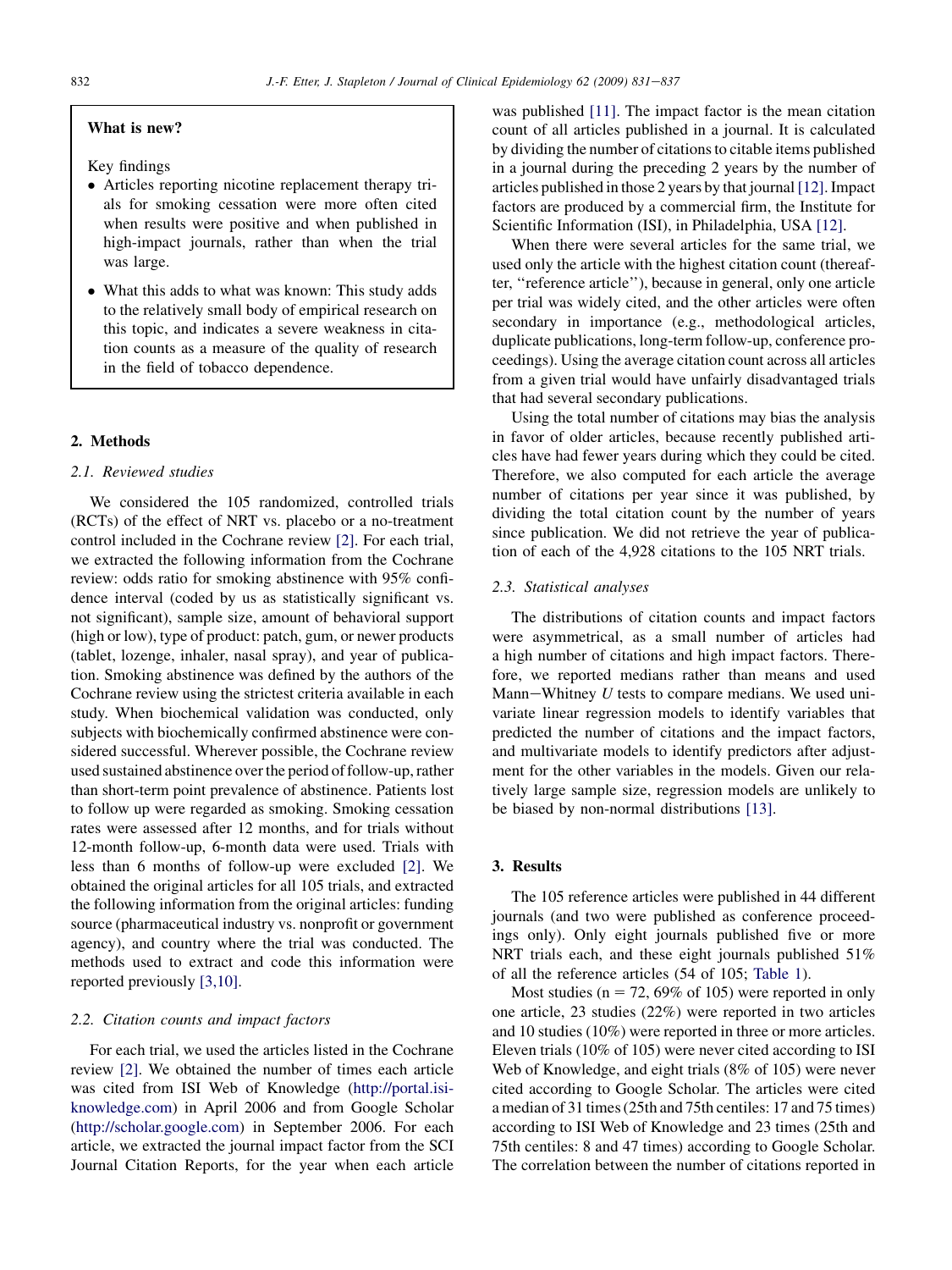<span id="page-2-0"></span>Table 1

Journals that published RCTs of nicotine replacement therapy for smoking cessation

| Journal title                                 | Number of trials            |
|-----------------------------------------------|-----------------------------|
| <i><b>Addictive Behaviors</b></i>             | 8                           |
| Archives of Internal Medicine                 | 8                           |
| <b>British Medical Journal</b>                | 8                           |
| Journal of Consulting and Clinical Psychology | 8                           |
| Journal of the American Medical Association   | 6                           |
| Preventive Medicine                           | 6                           |
| Addiction                                     | 5                           |
| European Respiratory Journal                  | 5                           |
| New England Journal of Medicine               | 4                           |
| American Journal of Public Health             | 3                           |
| Nicotine & Tobacco Research                   | 3                           |
| Archives of Family Medicine                   | $\overline{c}$              |
| Chest                                         | $\overline{c}$              |
| Journal of General Internal Medicine          | $\overline{c}$              |
| Practitioner                                  | $\overline{c}$              |
| <b>Respiratory Medicine</b>                   | $\mathfrak{D}$              |
| Thorax                                        | $\overline{c}$              |
| Conference proceedings                        | $\mathcal{D}_{\mathcal{L}}$ |
| Other journals, one article each              | 27                          |
| Total                                         | 105                         |

ISI Web of Knowledge and Google Scholar was  $r = 0.87$  $(R<sup>2</sup> = 0.75, P < 0.01)$ . Excluding one outlier (a comparison of NRT with bupropion, cited 475 times in ISI and 632 times in Google Scholar) [\[14\]](#page-5-0), this correlation was reduced to  $r = 0.76$  ( $R^2 = 0.58$ ,  $P < 0.001$ ).

According to Google Scholar, the 14 most cited articles (13% of 105) accrued 49.5% of all citations (1,804 of 3,647 citations), and the 54 most cited articles (51% of 105) accrued 89% of all citations (3,245 of 3,647 citations). According to ISI Web of Knowledge, the 17 most cited articles (16% of 105) accrued 52% of all citations (2,570 of 4,928 citations), and the 53 most cited articles (50% of 105) accrued 90% of all citations (4,442 of 4,928 citations).

One third of the trials (35%, 37 of 105) were published in journals that had no impact factor for the year of publication of the reference articles. The 68 available impact factors ranged from 0.05 to 28.9 (25th, 50th, and 75th centiles: 1.28, 2.35, and 3.80).

# 3.1. Predictors of the number of citations, according to ISI Web of Knowledge

There was a strong association between the impact factor and the number of times articles were cited (9.7 more citations for each additional impact factor point,  $P < 0.001$ from a linear regression model). Articles were cited more often when their results were statistically significant than when they were not significant (median  $= 38.5$  vs. 22.5 times,  $P = 0.053$ ). None of the other variables considered (funding source, level of behavioral support, country, product type, publication year) predicted the number of citations reported in ISI Web of Knowledge.

# 3.2. Predictors of the number of citations, according to Google Scholar

Similarly, there was a strong association between the impact factors of journals and the number of times articles were cited in Google Scholar (10.2 more citations for each additional point of impact factor,  $P < 0.001$ , from a linear regression model). Articles were cited more often when their results were statistically significant than when they were not significant (median  $= 28$  vs. 16.5 times,  $P = 0.001$ , when participants received high rather than low-intensity behavioral support (26.5 vs. 16 times,  $P = 0.014$ , and when trials were funded by the pharmaceutical industry rather than by government or nonprofit agencies (28.0 vs. 16.5 times,  $P = 0.001$ ; Table 2). Patch trials were cited more often than gum trials (29 vs. 17 times,  $P = 0.002$ ), and trials of the newer products (tablet, lozenge, inhaler, nasal spray) were cited more often than gum trials (50.5 vs. 17 times,  $P = 0.009$ ). Trials published in the 1990s and 2000s were cited more often than older trials (27 vs. 16 times,  $P = 0.002$ ). In a multivariate model, the impact factor remained the only statistically significant predictor of the number of citations.

Financial support from the pharmaceutical industry was more frequent in recent years, as 67% of the trials

#### Table 2

Associations between trial characteristics, the total number of times reference articles were cited, and the impact factors of journals in which trials were published

|                              | Total times                  | Total times      |                  |
|------------------------------|------------------------------|------------------|------------------|
|                              | cited: ISI Web cited: Google |                  |                  |
| Medians <sup>a</sup>         | of Knowledge                 | Scholar          | Impact factor    |
| N included studies           | 94                           | 97               | 68               |
| All studies, median          | 31                           | 23               | 2.36             |
| Publication year             |                              |                  |                  |
| $1970s - 1980s$              | 38.5                         | 16               | 1.85             |
| $1990s - 2000s$              | $29.5$ (ns)                  | $27**$           | $2.37$ (ns)      |
| Statistical significance     |                              |                  |                  |
| Significant results          | 38.5                         | 41.0             | 2.80             |
| Nonsignificant results       | $22.5*$                      | $17.0***$        | 1.81**           |
| Funding source               |                              |                  |                  |
| Government or nonprofit 21.0 |                              | 16.5             | 1.81             |
| Pharmaceutical industry      | $38.0$ (ns)                  | 28.0***          | $2.59*$          |
| Behavioral support           |                              |                  |                  |
| Low                          | 24                           | 16               | 2.33             |
| High                         | $39$ (ns)                    | $26.5*$          | $2.17$ (ns)      |
| Country                      |                              |                  |                  |
| USA, UK, or Canada           | 29.5                         | 23.0             | 2.56             |
| All other countries          | $34.0$ (ns)                  | $21.0$ (ns)      | $2.05$ (ns)      |
| Product                      |                              |                  |                  |
| Gum                          | 24.0                         | 17.0             | 1.49             |
| Patch                        | 34.5                         | 29.0             | 2.38             |
| Other products               | 39.0                         | 50.5             | 4.13             |
| (tablet, lozenge,            | $P$ vs. $G$ (ns)             | P vs. $G$ $(**)$ | P vs. $G$ $(*)$  |
| inhaler, nasal spray)        | G vs. $O$ (ns)               | G vs. O $(**)$   | G vs. O $(***)$  |
|                              | $P$ vs. $O$ (ns)             | P vs. O (ns)     | $P$ vs. $O$ (ns) |

 $*P \le 0.05$ ;  $*P \le 0.01$ ;  $**P < 0.001$ ; ns: not statistically significant  $(P > 0.05)$ .<br><sup>a</sup> All values indicate medians and all comparisons are based on

Mann-Whitney  $U$  tests.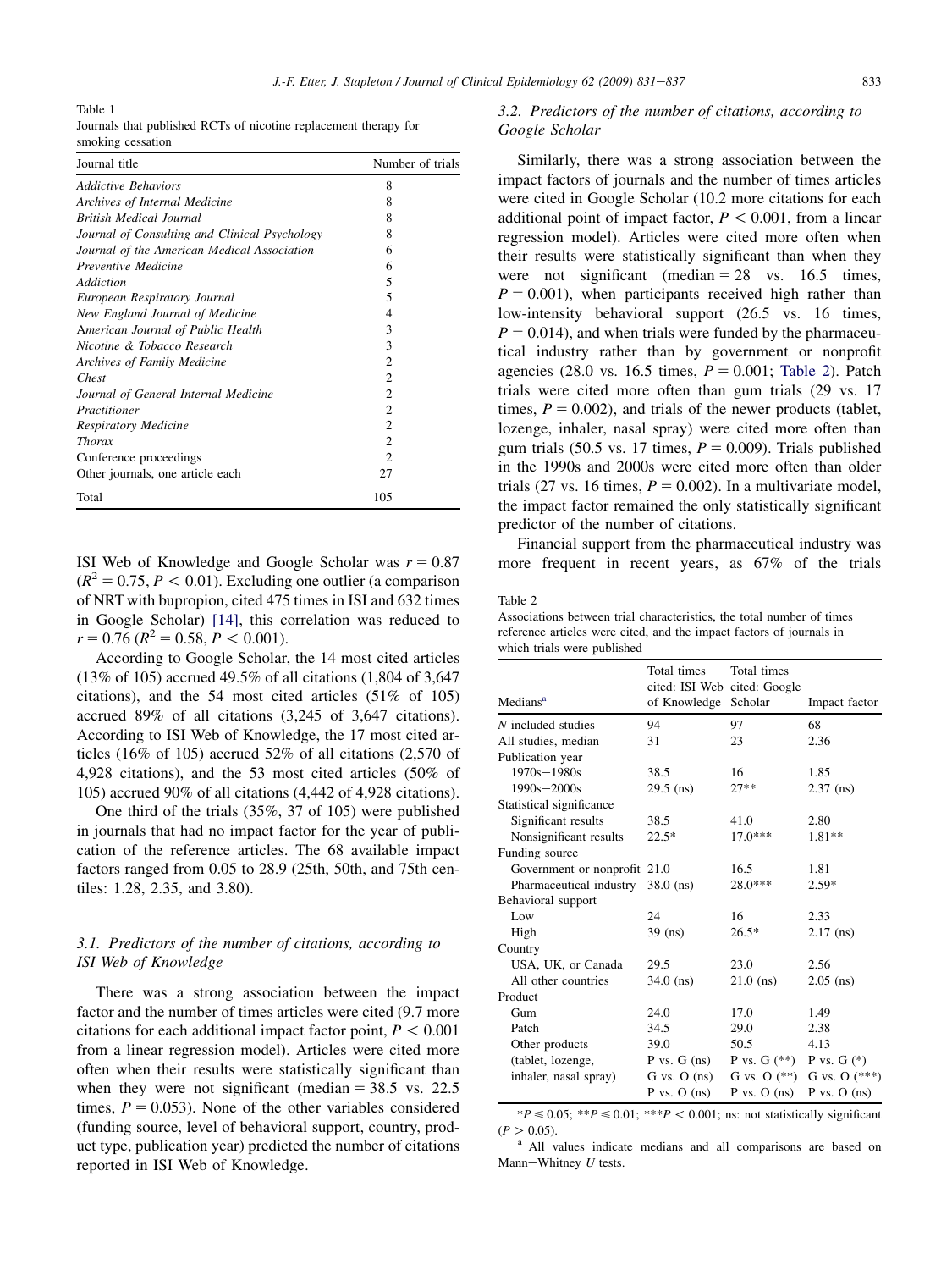published in the 1990s and 2000s were funded by the industry, compared with 41% of the trials published in the 1970s and 1980s (chi-square = 6.5,  $P = 0.011$ ). The association between funding source and number of citations in Google Scholar was significant only when the analysis was limited to the more recent trials, published in the 1990s and 2000s (industry funded in the 1990s and 2000s: median  $=$  38 citations, nonindustry: median = 16.5 citations,  $P = 0.012$ ). For older trials, published in the 1970s and 1980s, there was no association between funding source and number of citations (industry vs. nonindustry, median  $= 16$  vs. 17 citations,  $P = 0.52$ ).

# 3.3. Prediction of the impact factor

Articles were published in journals with higher impact factors when their results were statistically significant (median impact factor  $= 2.80$  vs. 1.81 for nonsignificant trials,  $P = 0.011$ , when trials were funded by the pharmaceutical industry rather than by government or nonprofit agencies (median impact factor  $= 2.59$  vs. 1.81,  $P = 0.029$ ), and when trials tested the patch rather than the gum (median impact factor = 2.38 vs. 1.49,  $P = 0.020$  or when they tested the newer products rather than the gum (median impact factor = 4.13 vs. 1.49,  $P = 0.001$ ).

## 3.4. Citations per year

Using the number of citations per year, each passing year after publication was associated with 0.44 fewer citations per year, according to ISI Web of Knowledge  $(P = 0.02$  from linear regression model), and with 0.65 fewer citations per year according to Google Scholar  $(P = 0.004)$ . Trials published in the 1990s and 2000s were cited more often per year than older trials, and trials of the newer NRT products (lozenge, tablet, inhaler, nasal spray) had more citations per year than patch and gum trials (Table 3). Otherwise, results based on the number citations per year were similar to results based on the total number of citations. Again, in a multivariate model, the only significant predictor of the number of citations per year was the impact factor.

## 4. Discussion

The publication of NRT trials was distributed over 44 different journals, that ranged from generalist medical journals (e.g., BMJ, JAMA), to addiction journals (e.g., Addiction, Addictive Behaviors), to specialist journals (e.g., Thorax, Journal of Consulting and Clinical Psychology), and from local journals (e.g., Revista Clinica Española, Croatian Medical Journal ) to prestigious, high-impact-factor journals. There was apparently no common strategy in the choice of journals by the authors of the trials. It is quite possible that the publication of NRT trials in specialist journals (e.g., psychology or respiratory medicine) reflects the

#### Table 3

Associations between trial characteristics, the average number of times reference articles were cited per year since publication, and the impact factors of journals in which trials were published

| Medians <sup>a</sup>        | Times cited per<br>year: ISI Web<br>of Knowledge | Times cited per<br>year: Google<br>Scholar |
|-----------------------------|--------------------------------------------------|--------------------------------------------|
| $N$ included studies        | 94                                               | 97                                         |
| All studies, median N times | 3.7                                              | 2.5                                        |
| cited per year              |                                                  |                                            |
| Publication year            |                                                  |                                            |
| $1970s - 1980s$             | 1.9                                              | 0.7                                        |
| $1990s - 2000s$             | $4.3***$                                         | $4.1***$                                   |
| Statistical significance    |                                                  |                                            |
| Significant results         | 5.8                                              | 4.7                                        |
| Nonsignificant results      | $2.5***$                                         | $1.7**$                                    |
| Funding source              |                                                  |                                            |
| Government or nonprofit     | 2.3                                              | 1.2                                        |
| Pharmaceutical industry     | $4.4*$                                           | 3.9***                                     |
| Behavioral support          |                                                  |                                            |
| Low                         | 2.6                                              | 1.1                                        |
| High                        | $4.0$ (ns)                                       | $3.2**$                                    |
| Country                     |                                                  |                                            |
| USA, UK, or Canada          | 3.7                                              | 2.5                                        |
| All other countries         | $2.4$ (ns)                                       | $2.2$ (ns)                                 |
| Product                     |                                                  |                                            |
| Gum                         | 1.7                                              | 1.0                                        |
| Patch                       | 4.8                                              | 4.4                                        |
| Other products (tablet,     | 7.6                                              | 6.7                                        |
| lozenge, inhaler, nasal     | $P$ vs. $G***$                                   | $P$ vs. $G***$                             |
| spray)                      | G vs. $O^{**}$                                   | G vs. $O^{***}$                            |
|                             | $P$ vs. $O$ (ns)                                 | $P$ vs. $O$ (ns)                           |

 $*P \le 0.05$ ;  $**P \le 0.01$ ;  $**P < 0.001$ ; ns: not statistically significant  $(P > 0.05)$ .

<sup>a</sup> All values indicate medians and all comparisons are based on Mann-Whitney  $U$  tests.

professions of the main authors. Many trials were published in journals that were too small, too local or too specialized to be read by many specialists in the field of tobacco dependence.

The impact factor was a better predictor of the number of citations than any other characteristic of NRT trials. The impact factor was also the only highly statistically significant variable that was associated with the number of citations both in Google Scholar and in ISI Web of Knowledge. This confirms that the journal in which an article is published is a key determinant of the dissemination of results [\[4\]](#page-5-0). Despite wide accessibility to articles in electronic databases, citation was still more strongly influenced by the reputation of the journal than by any other factor. In addition, journals with high impact factors were more likely than less prestigious journals to publish trials with positive results, either because they received more submissions of positive trials, or because they were more prone to select articles with positive outcomes for publication. Consequently, positive trials, being published in more prestigious journals, are cited more often. In return, prestigious journals receive more citations as they publish more articles with positive outcomes. Conversely, a good study with null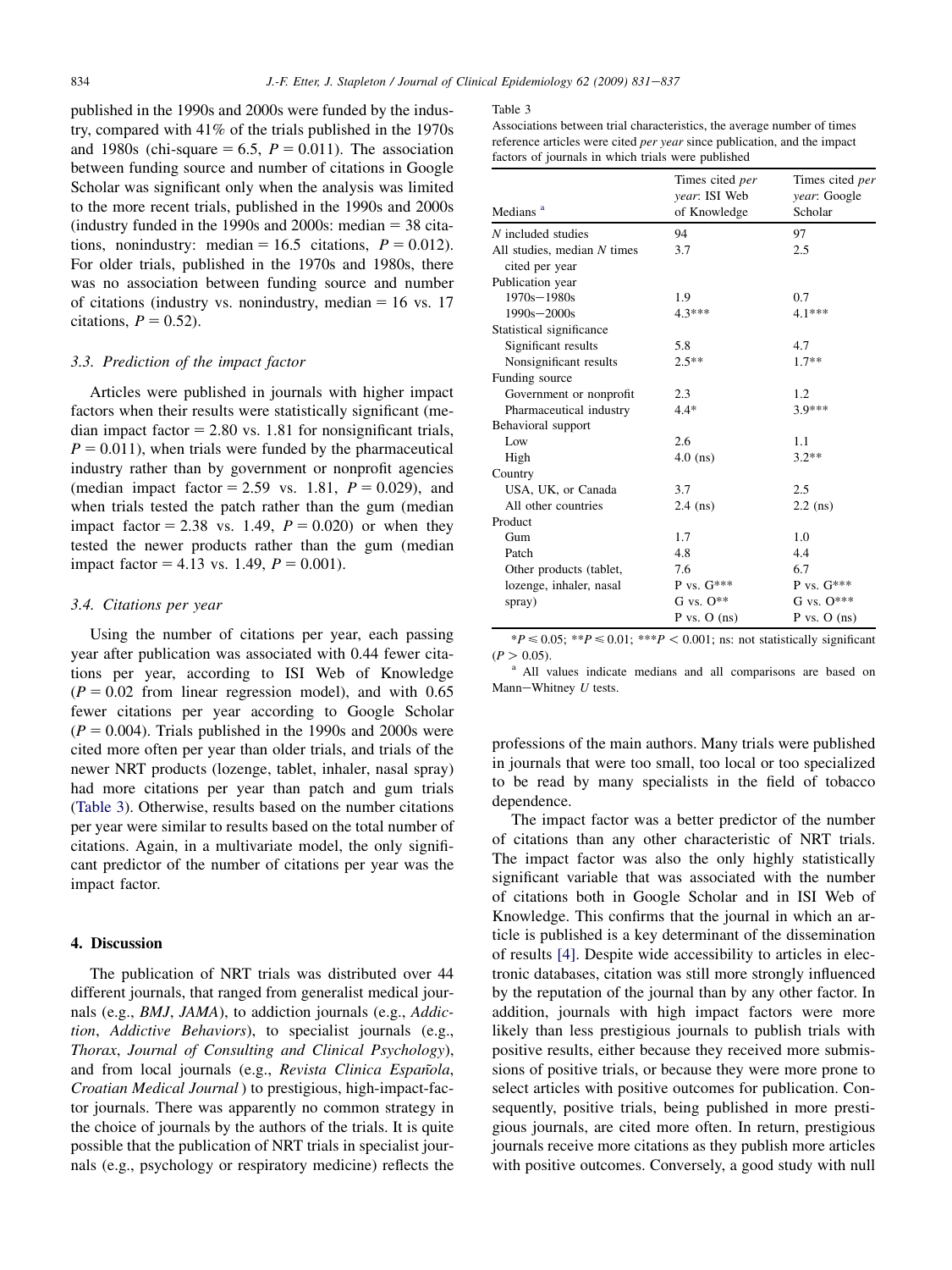results published in a minor journal might not receive the attention it deserves.

NRT trials were more often cited when their results were positive, which is in congruence with previous reports on other treatments [\[15,16\]](#page-5-0). Biased citation of positive trials may leave readers of the scientific literature with the impression that NRT is more effective than it actually is. This adds to previous reports showing that meta-analyses may overestimate the impact of NRT, because most of the included studies reported short-term (i.e., 6 or 12 months) outcomes only, and did not take late relapse into account [\[3\]](#page-5-0). Also, research showed that some industry-sponsored NRT trials with small or null effects may have never reached publication [\[10\]](#page-5-0). Registers have been set up to prevent the nonpublication of null results, but registers will not affect the selective publication of positive trials by prestigious journals, or the preferential citation of studies with positive results.

#### 4.1. Citation counts as quality indicators

In our data, sample size, which is an indicator of quality, did not predict the number of citations or the impact factor. This could mean that authors and editors were able to identify the originality and importance of a study independent of its sample size. On the other hand, several previous reports found no, or only weak associations between the quality of articles and the number of citations they received [\[4,8\].](#page-5-0) In the field of addictions in particular, the correlation between quality ratings established by experts and the number of times articles were cited was close to zero [\[5\]](#page-5-0). Thus, a basic assumption underlying the use of citation counts as quality indicators is not verified, as the number of citations is in fact a poor indicator of quality [\[5\]](#page-5-0).

This and previous reports suggest that citations are determined by many factors other than quality. Citations may be selected because of their accessibility, for example, in electronic databases, or for even more prosaic reasons. In particular, researchers may select the articles they cite because they have a professional interest in promoting a given line of research, or because of the utility of a citation to support a particular opinion, to influence peers or decision makers. An article may also be cited because it is written by a productive research group whose members often cite each other, or simply because it was published in a prestigious journal, even though journals with higher impact factors do not appear to publish trials with higher levels of methodological quality [\[5,17\].](#page-5-0)

# 4.2. Skewed distribution of citations

A small minority of NRT trials accrued half of all citations, and half the trials accrued almost all the citations. This result closely matches research from other fields, showing that half the citations were obtained by 15% of the articles, and that 90% of the citations were obtained by half of the articles, whereas many articles were never cited [\[18,19\].](#page-6-0)

The concentration of citations on a small number of articles may in part be explained by copied citations, that is, the practice of extracting citations from reference lists in other articles. As a consequence, an article that was ever cited is more likely to be cited again. Statistical models showed that, as a result of copied citations, the whole process of citation is largely random [\[20,21\]](#page-6-0). The concentration of citations on a small number of studies also suggests that journals may obtain a high impact factor by the frequent citation of a limited number of their articles only [\[19\]](#page-6-0). Assigning the same score (i.e., the journal impact factor) to all articles in the same journal masks these differences and defeats the very purpose of the evaluation [\[9\].](#page-5-0)

## 4.3. Other characteristics of the trials

Citations to NRT trials were not biased toward U.K. or North American studies, which confirms an analysis of the Science Citation Index [\[22\],](#page-6-0) but is at odds with previous reports showing that the ISI database is skewed toward North American journals [\[9\],](#page-5-0) that US scientists are particularly likely to cite each other [\[9\]](#page-5-0), and that articles in the field of addictions were more frequently cited if they came from the USA, Canada, Australia or the UK, rather than from the rest of the world [\[5\]](#page-5-0).

Older articles were cited less often than recent ones, and they were published in journals with lower impact factors, which may reflect the general inflation over time in the number of journals, published articles, and impact factors [\[23\]](#page-6-0). Trials funded by the pharmaceutical industry were more often cited than nonindustry trials, but this result should be interpreted with caution, because it was observed only for citations in Google Scholar, and not for citations in ISI Web of Knowledge. Furthermore, almost all trials of the newer products (tablet, lozenge, inhaler, nasal spray) were sponsored by the industry, and these trials tended to be published in high-impact-factor journals and to be often cited. Nevertheless, professional ghostwriting is probably more frequent for industry-sponsored trials, and professionally crafted manuscripts are more likely to be accepted by prestigious journals [\[24\].](#page-6-0)

Patch trials were more often cited than gum trials, but this association was not significant after adjustment for the year of publication. This association may only reflect that gum trials were older trials, often conducted in the 1970s and 1980s.

## 4.4. Limitations

We did not rate the articles for their quality, but instead used a single indicator of quality, sample size. Most of the 105 NRT trials under review were seriously underpowered [\[10\]](#page-5-0), thus, sample size is a useful indicator of quality in this context. In addition, all the included studies were RCTs, and previous research showed that RCTs are more often cited than other types of studies [\[25,26\]](#page-6-0). Thus, our results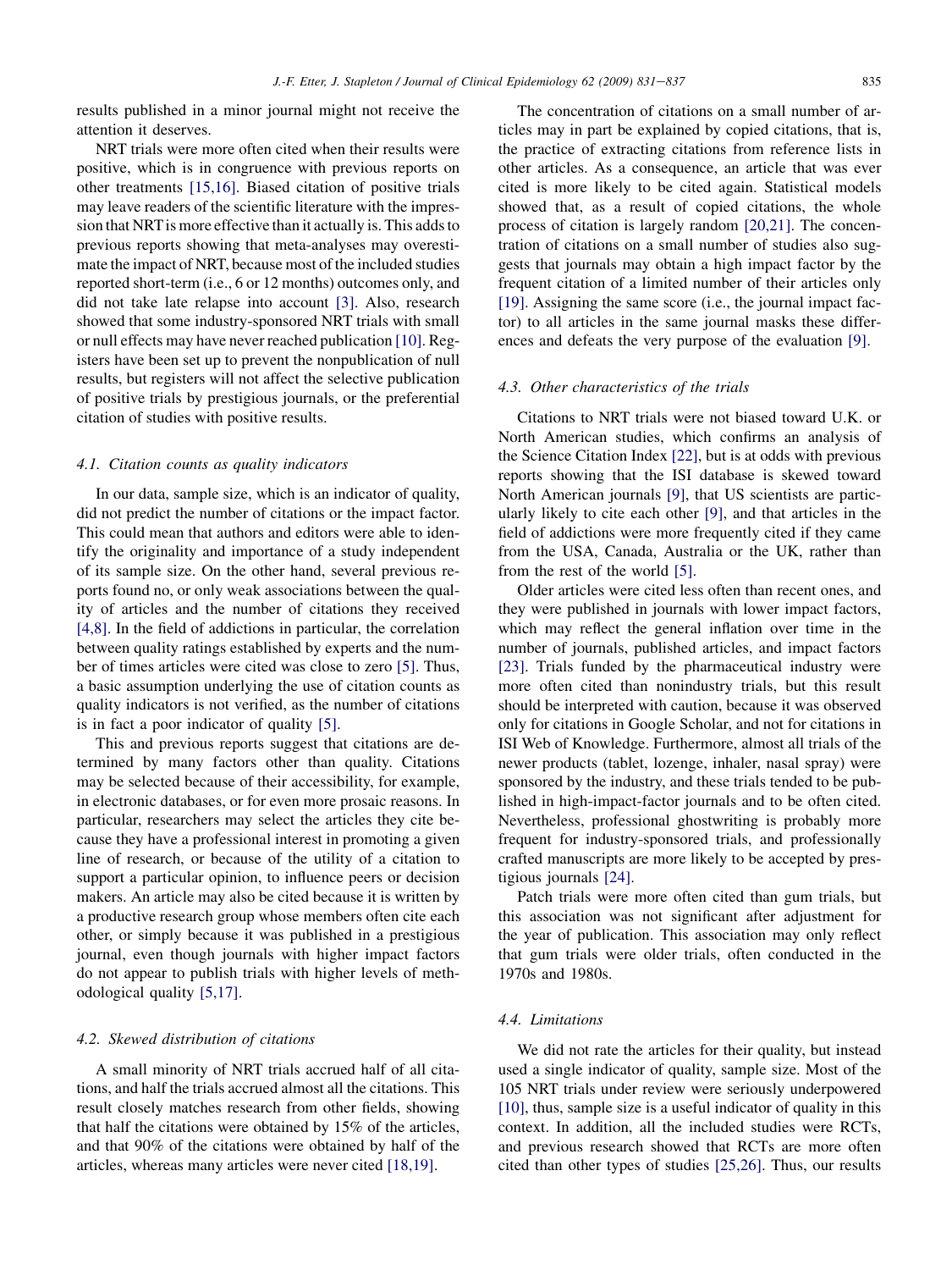<span id="page-5-0"></span>may not apply to other types of studies. The correlation between citation counts produced by Google Scholar and by ISI Web of Knowledge was less than impressive. This may result from the different methods used to extract references. In particular, the automatic referencing system used by Google Scholar may lack reliability, Google may exert a less rigorous quality control than ISI over its collection of publications, and Google has been criticized for the limited information it provides on its methodology [\[27,28\]](#page-6-0).

The list of source journals used to compute impact factors contains only a small proportion of all scientific journals [\[29\]](#page-6-0), which explains why one-third of the articles analyzed in this study were published in journals that did not have an impact factor at the time of their publication. The Institute for Scientific Information has been criticized because some fields are almost entirely excluded from the list of source journals, and for the Anglo-American bias in the selection of source journals [\[29\]](#page-6-0).

Several limitations of citation counts and impact factors have been identified [6,7,9,17,19]. In particular, the 2-year time window for impact factors means that disciplines that have longer research cycles, such as tobacco dependence treatment, are disadvantaged. Disciplines are also disadvantaged if they count fewer researchers, fewer journals, less money and therefore fewer articles that cite each other, or if articles in a given field have shorter reference lists. Perversely, an article can be cited precisely because it makes unacceptable or provocative claims that need to be refuted. Thus, the impact factor is vulnerable to manipulation, as editors can artificially boost the impact factor of their journal by publishing controversial articles. In addition, the impact factor is not corrected for self-citation, which can represent a substantial part of all citations [\[30\].](#page-6-0) Finally, there is an important variability in citation rates of individual articles in any given journal [\[31\]](#page-6-0), which suggests that even though the impact factor may be a useful tool to evaluate the quality of journals, it is not a valid quality indicator for individual articles [6,32]. The impact factor, which was developed commercially to compare competing journals, should therefore not be used to assess the quality of individual articles or the output of research groups or of individual researchers. Alternative methods have been suggested, such as postpublication peer-review ratings [7], or the assessment of the level of noncitation [\[33\]](#page-6-0). These approaches deserve to be explored further.

## 4.5. Conclusion

This article adds to the relatively small corpus of empirical work that has been undertaken on citation counts, and indicates that citations to NRT trials are biased toward articles published in high-impact-factor-journals, and toward articles with positive results. This phenomenon may produce a biased evaluation of the effectiveness of treatments by readers of the scientific literature.

## Acknowledgments

The authors wish to thank Daniel Sastre and Mafalda Burri for their help in extracting data on impact factors and on the number of citations.

Funding: The authors received no external funding for this work.

Conflicts of interests: The Institute of Social and Preventive Medicine of the University of Geneva received funding from Novartis and Pfizer (both producers of nicotine replacement products) to develop Internet-based smoking cessation programs, under the supervision of the authors. J.F.E. has acted as an adviser to manufacturers of smoking cessation medications. J.S. has acted as an adviser to several organizations with an interest in smoking cessation, including manufacturers of nicotine replacement products. He has also conducted a number of UKMRC-funded clinical trials that also received support from the manufacturers of nicotine replacement products.

#### References

- [1] Mokdad AH, Marks JS, Stroup DF, Gerberding JL. Actual causes of death in the United States, 2000. JAMA 2004;291:1238-45.
- [2] Silagy C, Lancaster T, Stead L, Mant D, Fowler G. Nicotine replacement therapy for smoking cessation. Cochrane Database Syst Rev 2004;CD000146.
- [3] Etter JF, Stapleton JA. Nicotine replacement therapy for long-term smoking cessation: a meta-analysis. Tob Control 2006;15:280-5.
- [4] Callaham M, Wears RL, Weber E. Journal prestige, publication bias, and other characteristics associated with citation of published studies in peer-reviewed journals. JAMA  $2002;287:2847-50$ .
- [5] West R, McIlwaine A. What do citation counts count for in the field of addiction? An empirical evaluation of citation counts and their link with peer ratings of quality. Addiction  $2002;97:501-4$ .
- [6] Opthof T. Sense and nonsense about the impact factor. Cardiovasc Res 1997:33:1-7.
- [7] Bloch S, Walter G. The impact factor: time for change. Aust N Z J Psychiatry 2001:35:563-8.
- [8] Nieminen P, Carpenter J, Rucker G, Schumacher M. The relationship between quality of research and citation frequency. BMC Med Res Methodol 2006;6:42.
- [9] Seglen PO. Citation and journal impact factors: questionable indicators of research quality. Allergy  $1997;52:1050-6$ .
- [10] Etter JF, Burri M, Stapleton J. The impact of pharmaceutical company funding on results of randomized trials of nicotine replacement therapy for smoking cessation: a meta-analysis. Addiction 2007;102:  $815 - 22.$
- [11] Institute for Scientific Information. Science citation index: journal citation reports. Philadelphia, Pennsylvania: Institute for Scientific Information; 2005.
- [12] Garfield E. The history and meaning of the journal impact factor. JAMA 2006;295:90-3.
- [13] Nunnally JC, Bernstein IH. Psychometric theory. New York: McGraw-Hill; 1994.
- [14] Jorenby DE, Leischow SJ, Nides MA, Rennard SI, Johnston JA, Hughes AR, et al. A controlled trial of sustained-release bupropion, a nicotine patch, or both for smoking cessation. N Engl J Med 1999;340:685-91.
- [15] Ioannidis JP. Contradicted and initially stronger effects in highly cited clinical research. JAMA  $2005;294:218-28$ .
- [16] Kjaergard LL, Gluud C. Citation bias of hepato-biliary randomized clinical trials. J Clin Epidemiol  $2002;55:407-10$ .